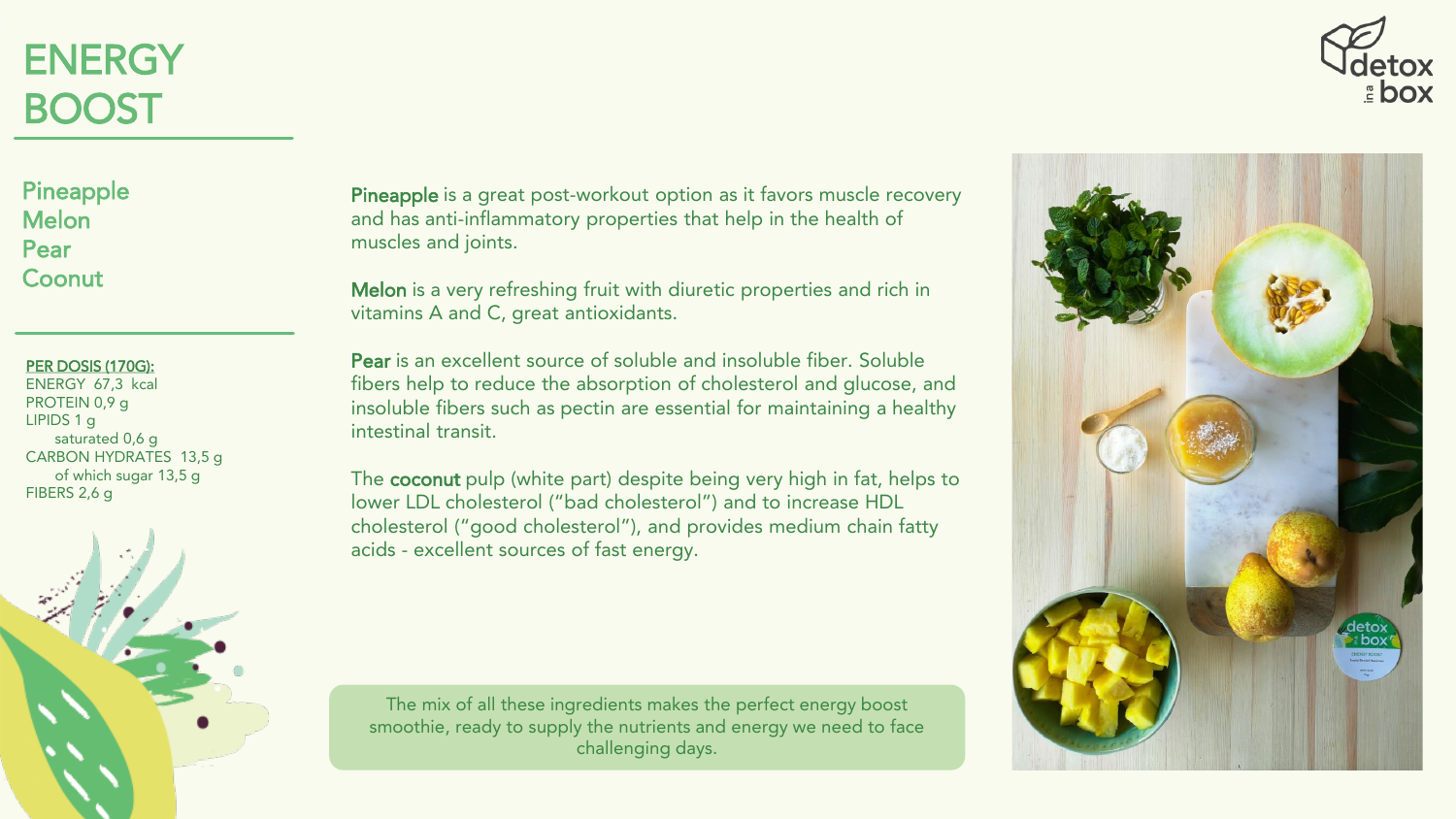# BRAIN FOOD





PER DOSIS (170G):

ENERGY 70,8 kcal PROTEIN 0,9 g LIPIDS 0,5 g saturated 0,1 g CARBONHYDRATES 15,9 g sugar 10,5 g FIBERS 3,3 g



Melon and Mango are very rich in vitamin C which, due to their strong antioxidant action, prevents the damage and aging of neurons, as well as other body structures. Vitamin C can be an important ally in the prevention of neurodegenerative diseases.

Mango is rich in vitamin B6 and glutamine, nutrients that improve memory and power of concentration. Its consumption increases the hormonal production of GABA, a neurotransmitter essential for the development of nerve cells.

In addition to being an important source of vitamin C, Apples are very rich in quercetin, a powerful antioxidant that helps to reduce cell death caused by oxidation and inflammation of neurons.

Ginger stimulates blood circulation, and is rich in gingerol, a substance that helps in the dilution of blood clots, making it a good prevention of stroke.

These 4 ingredients, make the Brain Food smoothie a great drink to boost focus and support our brain health.